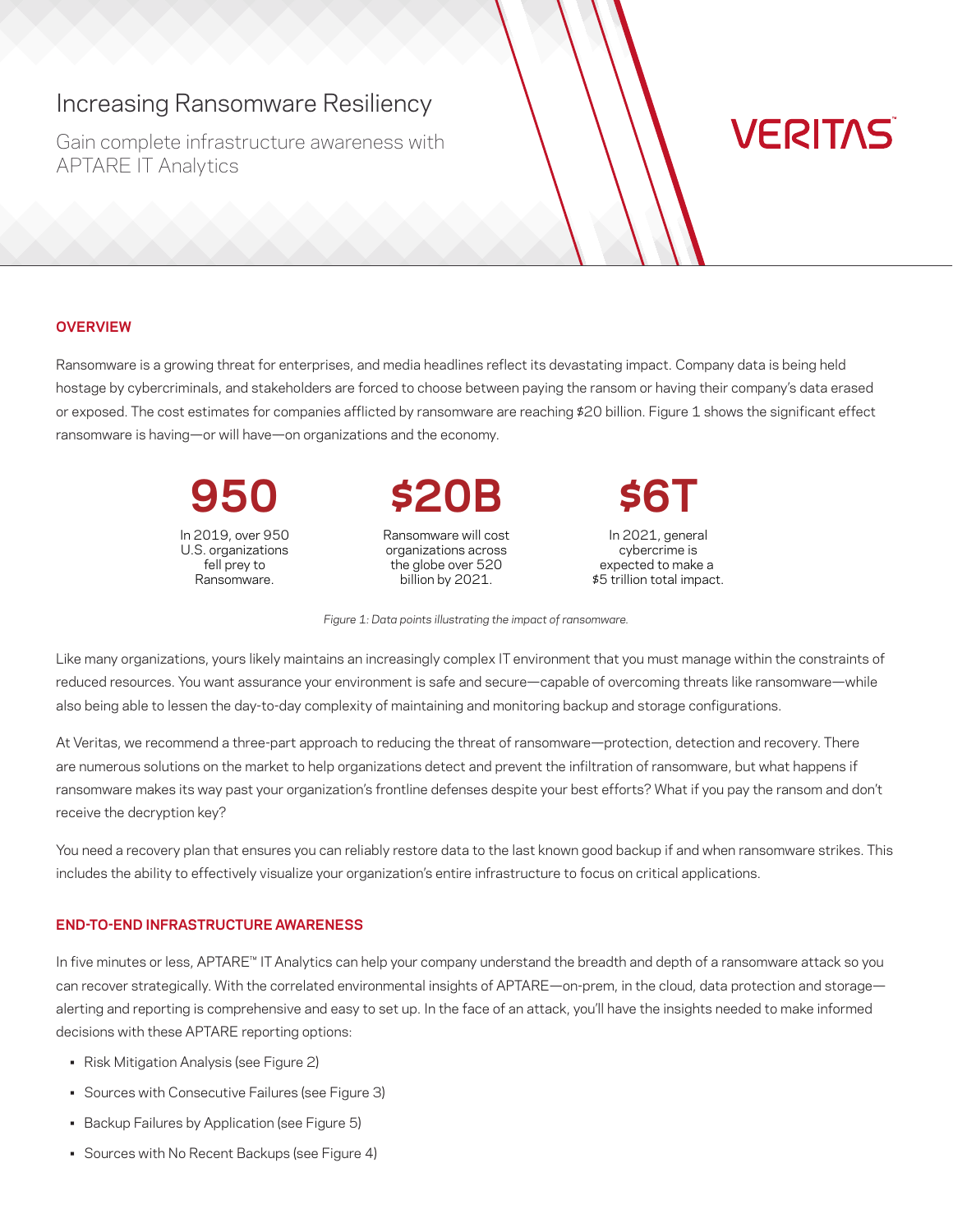When the worst does happen, are you sure you have a good backup? If so, how do you know? As good as vendors have made their backup software, most are not 100 percent reliable for three reasons:

- 1. There are false positives; backups appear successful but wouldn't result in a full restore.
- 2. There could be hosts your backup software knows nothing about.
- 3. Most organizations have multiple solutions comprising a data protection strategy on-premises and in the cloud; to know if a backup is successful (or not), you must query every data protection solution.

### **IDENTIFYING FALSE POSITIVES**

Just because a backup job is successful doesn't mean you can restore the image when it's needed. APTARE creates a baseline of known successful backups and compares future backups to the discovered baseline. The analytics software automatically spots false positives like job duration variations, image size variations and policy/configuration changes. APTARE then displays these anomalies in high-level summary graphs to help you assess the size of the risk or in more detailed, actionable tables to help you clean up the environment. To make the process more efficient for you, APTARE automates the process of creating anomaly tickets. You can then review these tickets in order to pinpoint if, when, and where an incorrect backup occurred, reducing the likelihood of experiencing a failed restore.





#### **DISCOVERING HOSTS AND BACKUPS**

Backup software can't find failures for hosts or virtual machines (VMs) that aren't configured. APTARE discovers all hosts from your infrastructure and automatically compares all discovered hosts with the hosts known by the backup software.

Sources Consecutive Failure Jul 1, 2020 7:06:22 PM

| <b>TOTAL ROWS:57</b>    |                    |                    |                                                      |                  |           |                        |                        |                        |                        |                        |                        |                        |                                |                                |                                |                               |                                |
|-------------------------|--------------------|--------------------|------------------------------------------------------|------------------|-----------|------------------------|------------------------|------------------------|------------------------|------------------------|------------------------|------------------------|--------------------------------|--------------------------------|--------------------------------|-------------------------------|--------------------------------|
| <b>Backup</b><br>Server | <b>Source Name</b> | <b>Source Type</b> | <b>Message</b>                                       | <b>Today</b>     | Yesterday | Day 3<br><b>Status</b> | Day 4<br><b>Status</b> | Day 5<br><b>Status</b> | Day 6<br><b>Status</b> | Day 7<br><b>Status</b> | Day 8<br><b>Status</b> | Day 9<br><b>Status</b> | <b>Day 10</b><br><b>Status</b> | <b>Day 11</b><br><b>Status</b> | <b>Day 12</b><br><b>Status</b> | Day 13<br><b>Status</b>       | <b>Day 14</b><br><b>Status</b> |
| effingham               | five               |                    | Failed Backup Since Last 14 days                     | No Backup Failed |           | Failed                 | Failed                 | Failed                 | No Backup              | No Backup              | Failed                 | Failed                 | Failed                         | No Backup                      | No Backup                      | No Backup                     | No Backup                      |
| everest                 | cheryll            |                    | Failed Backup Since Last 14 days No Backup No Backup |                  |           | Failed                 | Failed                 | Failed                 | Failed                 | No Backup              | Failed                 | Failed                 | Failed                         | Failed                         | Failed                         | Failed                        | Failed                         |
| latova                  | arrow              |                    | Failed Backup Since Last 14 days Failed              |                  | Failed    | Failed                 | Failed                 | Failed                 | Failed                 | Failed                 | Failed                 | Failed                 | Failed                         | Failed                         | No Backup                      | No Backup                     | No Backup                      |
| latova                  | ashley             |                    | Failed Backup Since Last 14 days Failed              |                  | Failed    | Failed                 | Failed                 | Failed                 | Failed                 | Failed                 | Failed                 | Failed                 | Failed                         | Failed                         | No Backup                      | No Backup                     | No Backup                      |
| latova                  | ashuelot           |                    | Failed Backup Since Last 14 days Failed              |                  | Failed    | Failed                 | Failed                 | Failed                 | Failed                 | Failed                 | Failed                 | Failed                 | Failed                         | Failed                         | No Backup                      | No Backup                     | No Backup                      |
| latova                  | auglaize           |                    | Failed Backup Since Last 14 days Failed              |                  | Failed    | Failed                 | Failed                 | Failed                 | Failed                 | Failed                 | Failed                 | Failed                 | Failed                         | Failed                         | No Backup                      | No Backup                     | No Backup                      |
| latova                  | barkers            |                    | Failed Backup Since Last 14 days Failed              |                  | Failed    | Failed                 | Failed                 | Failed                 | Failed                 | Failed                 | Failed                 | Failed                 | Failed                         | No Backup                      | No Backup                      | No Backup No Backup           |                                |
| latova                  | buffalo            |                    | Failed Backup Since Last 14 days Failed              |                  | Failed    | Failed                 | Failed                 | Failed                 | Failed                 | Failed                 | Failed                 | Failed                 | Failed                         | Failed                         |                                | No Backup No Backup No Backup |                                |
| latova                  | laqunitas          |                    | Failed Backup Since Last 14 days Failed              |                  | Failed    | Failed                 | Failed                 | Failed                 | Failed                 | Failed                 | Failed                 | Failed                 | Failed                         | Failed                         |                                | No Backup No Backup No Backup |                                |
| latoya                  | marchington        |                    | Failed Backup Since Last 14 days Failed              |                  | Failed    | Failed                 | Failed                 | Failed                 | Failed                 | Failed                 | Failed                 | Failed                 | Failed                         | Failed                         | No Backup                      | No Backup No Backup           |                                |
|                         |                    |                    |                                                      |                  |           |                        |                        |                        |                        |                        |                        |                        |                                |                                |                                |                               |                                |

*Figure 3: An example of a Sources with Consecutive Failures report in APTARE.*

APTARE flags hosts that are completely missing from the backup solution(s) as potential risks. It can also show any hosts with no recent backups (see Figure 4). In both scenarios, APTARE can interrogate CMDB systems like ServiceNow and provide similar results.

#### Sources with No Recent Backups Jul 1, 2020 7:07:55 PM

| <b>Total Rows:1,530</b> |                       |                            |                           |                  |                                  |                             |                   |                    |
|-------------------------|-----------------------|----------------------------|---------------------------|------------------|----------------------------------|-----------------------------|-------------------|--------------------|
| <b>Source Name</b>      | Source<br><b>Type</b> | Product                    | <b>Primary IP Address</b> | <b>Host Type</b> | Days Since<br><b>Last Backup</b> | <b>Last Backup</b>          | <b>Job Status</b> | Job Type           |
| cahaba                  |                       | Veritas NetBackup          |                           | Other            | 47                               | May 15, 2020 2:40:53 PM     | Failed            | Full Backup        |
| chilikadrotna           |                       | Veritas NetBackup          |                           | Other            | 44                               | May 18, 2020 7:00:54 PM     | Failed            | <b>Full Backup</b> |
| macao                   |                       | IBM Spectrum Protect (TSM) | $-1.1$                    | Other            |                                  | 28 Jun 3, 2020 11:37:42 PM  | Successful        | Incr Backup        |
| lucia                   |                       | IBM Spectrum Protect (TSM) |                           | Other            |                                  | 28 Jun 3, 2020 11:55:05 PM  | Successful        | Incr Backup        |
| opasatika               |                       | IBM Spectrum Protect (TSM) |                           | Other            |                                  | 15 Jun 16, 2020 10:26:11 PM | Successful        | Incr Backup        |
| crooked                 |                       | IBM Spectrum Protect (TSM) | $-100$                    | Other            |                                  | 15 Jun 17, 2020 2:45:41 AM  | Successful        | Incr Backup        |
| virgin                  |                       | IBM Spectrum Protect (TSM) |                           | Other            |                                  | 12 Jun 19, 2020 7:12:06 PM  | Successful        | Incr Backup        |
| stroudwater             |                       | IBM Spectrum Protect (TSM) | ---                       | Other            | $11 -$                           | Jun 20, 2020 3:41:27 PM     | Successful        | Incr Backup        |

*Figure 4: An example of a Sources with No Recent Backups report in APTARE.*